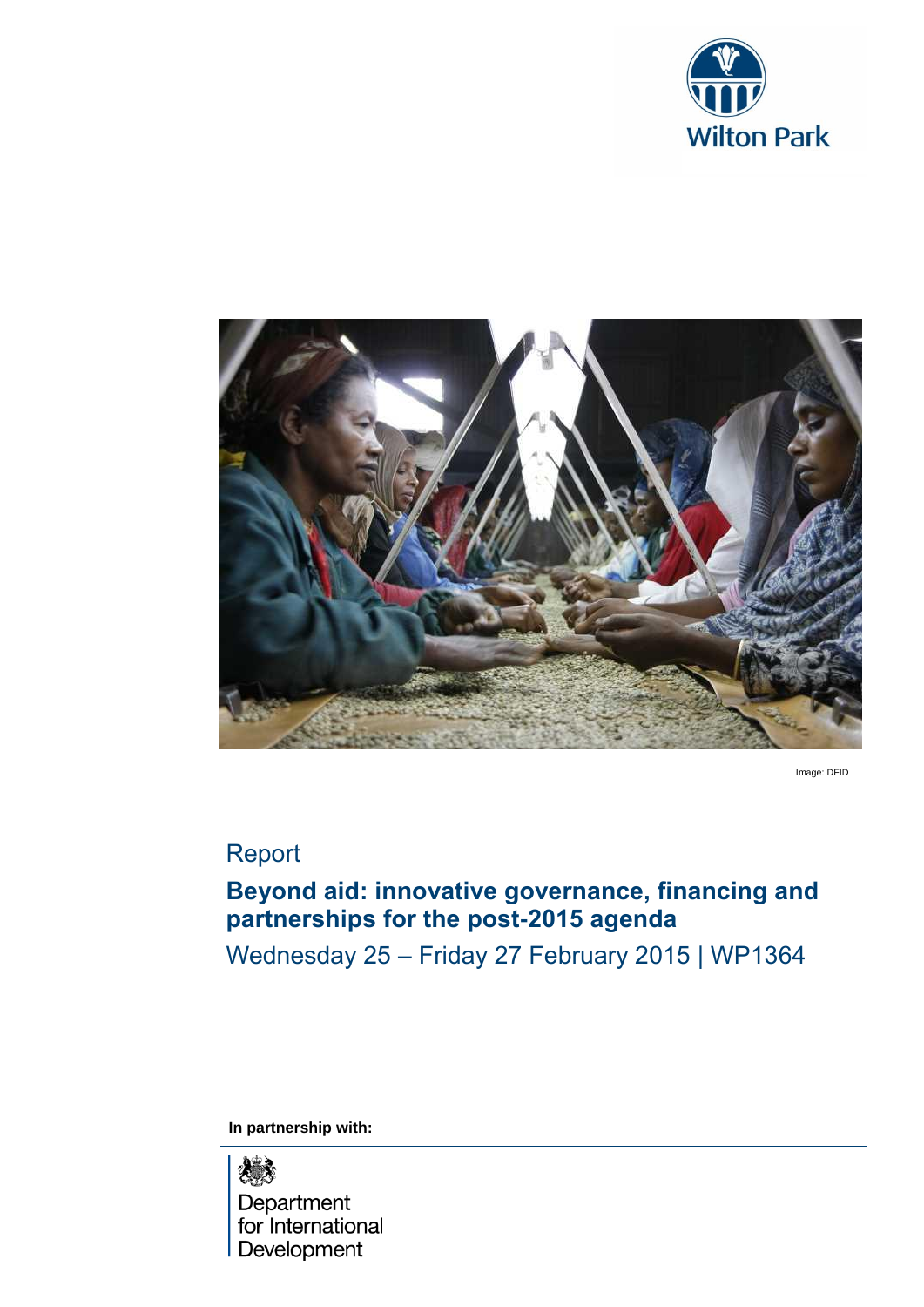

# Report

## **Beyond aid: innovative governance, financing and partnerships for the post-2015 agenda**

# Wednesday 25 – Friday 27 February 2015 | WP1364

The Sustainable Development Goals (SDGs) will represent an important opportunity to address the underlying causes of poverty and will have substantive implications 'beyond aid', requiring institutional, financial and policy actions by both developed and developing countries in what is an increasingly interdependent world.

The UN Secretary General's Synthesis Report calls for 'norm-based policy coherence at all levels, corresponding reform of global governance mechanisms and a renewed effective global partnership for sustainable development'. This vision of sustainable development calls for a high level of ambition and an inclusive, dynamic and transformational course of action.

This Wilton Park conference gave participants an open forum to explore new ways of working on three discrete areas of the post-2015 agenda:

**Beyond-aid partnerships** – how to cultivate and support multi-stakeholder, actionfocused initiatives and partnerships in developing, emerging and advanced economies to implement the post-2015 agenda. This is not simply a matter of better coordination and dialogue; it is about finding new ways of working based on mutual respect, mutual learning and effective cooperation to find solutions that work.

**Beyond-aid financing** – how to maximise the impact of international finance to tackle illicit financial flows, improve capacity for taxation and domestic resource mobilisation, harness trade and deliver innovative financing into a credible international model of financing for development that is fit for purpose in a post-2015 environment.

**Beyond-aid governance** – how to build cooperative international frameworks that are flexible enough to learn from different approaches, robust enough to maintain focus and change behaviours as well as open enough to engage citizens, build accountability and uphold rights.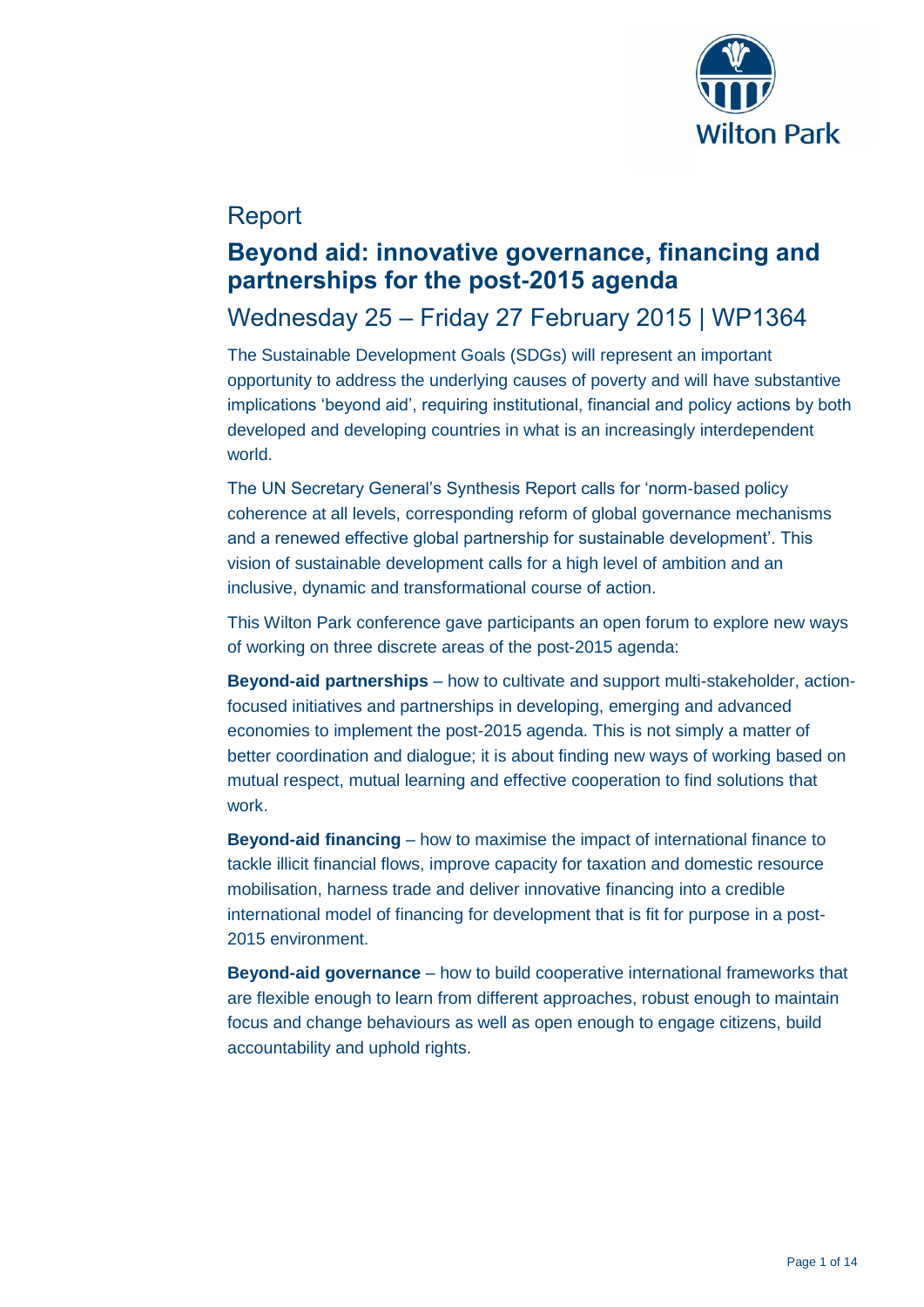### **Key points**

"Poverty is by no means ended and where external development assistance is still needed, we have to come up with a more

sophisticated framework for understanding the development challenge and also addressing it. This year is the perfect opportunity to come

up with that

framework and build a new global partnership"

**Tell the story better** – develop an MDG to SDG narrative that celebrates success, captures the imagination of political leaders and ordinary citizens, focuses on the end-game and drives positive action and change.

**Demonstrate leadership and ambition –** all governments and organisations should ensure that Ministers, CEOs and other leaders turn up in Addis with a high level of ambition and commitment.

**Empower, listen to and act on the priorities of the poorest countries -** Bridge the gap between negotiations at the UN in NYC and the practical actions desired by developing countries.

**Don't let political point scoring lower ambition around the negotiation table and create a race to the bottom –** imaginative pledges and commitments by both traditional and emerging donors are needed in Addis to open up discussion.

**Don't let the breadth of the agenda lead to institutional power broking or increased bureaucracy and prevent real change** – if you lobbied for a goal or target then lobby just as hard to create the right structures and institutions to successfully deliver it: start a real, action based, dialogue on implementation and institutional reform. If this means leading change within your own organisation, then do it.

**'Means of implementation' is more than just financing - a credible governance** structure underpinned by a clear action plan, is needed for successful implementation. This should embrace and include aid and non-aid financing models, empower south-south cooperation, allow flexible and nimble partnerships to tackle specific issues and engage new and innovative structures such as the BRICS bank and the GPEDC.

**The difficulty of designing more coherent non-aid policies that will benefit developing countries should not be underestimated** and the implementation of those policies will require technical assistance and other support to help countries ensure that their domestic policies and institutions are able to maximise the benefits they reap from more coherent international policies.

**Further focussed discussions could be usefully held** to agree what actions, partnerships and accountability mechanisms would work best to tackle issues such as climate change, health, water, disaster insurance, protection from global shocks and capacity building.

**Maximise the impact of 2015 by linking all key international meetings and being focussed about what they can deliver towards a better future –** the Third International Conference on Financing for Development in Addis in July, the post-2015 Summit and UN General Assembly in September, the 21st Session of the Conference of the Parties to the United Nations Framework Convention on Climate Change and the World Trade Organisation Ministerial Summit in December, should all be clear about how their outcome agreements can contribute to a fairer, cleaner, more equal and developed world.

"We can't take the impact of the negotiation process for granted this time on SDGs compared to MDGs'"

### **Post-2015 context and 'end game': Perspectives for a global partnership**

Speakers offered perspectives for a post-2015 landscape from a traditional donor the global South and an emerging economy.

1. **The opportunity:** 2015 offers a unique opportunity to achieve a paradigm shift in how we 'do' development, from a north-south, donor-recipient model to one that looks beyond traditional aid-based relationships and development actors are equal partners acting according to their strengths to put the world onto a fairer, sustainable development pathway.

If we achieve this shift, by 2030 we could make major progress on further reducing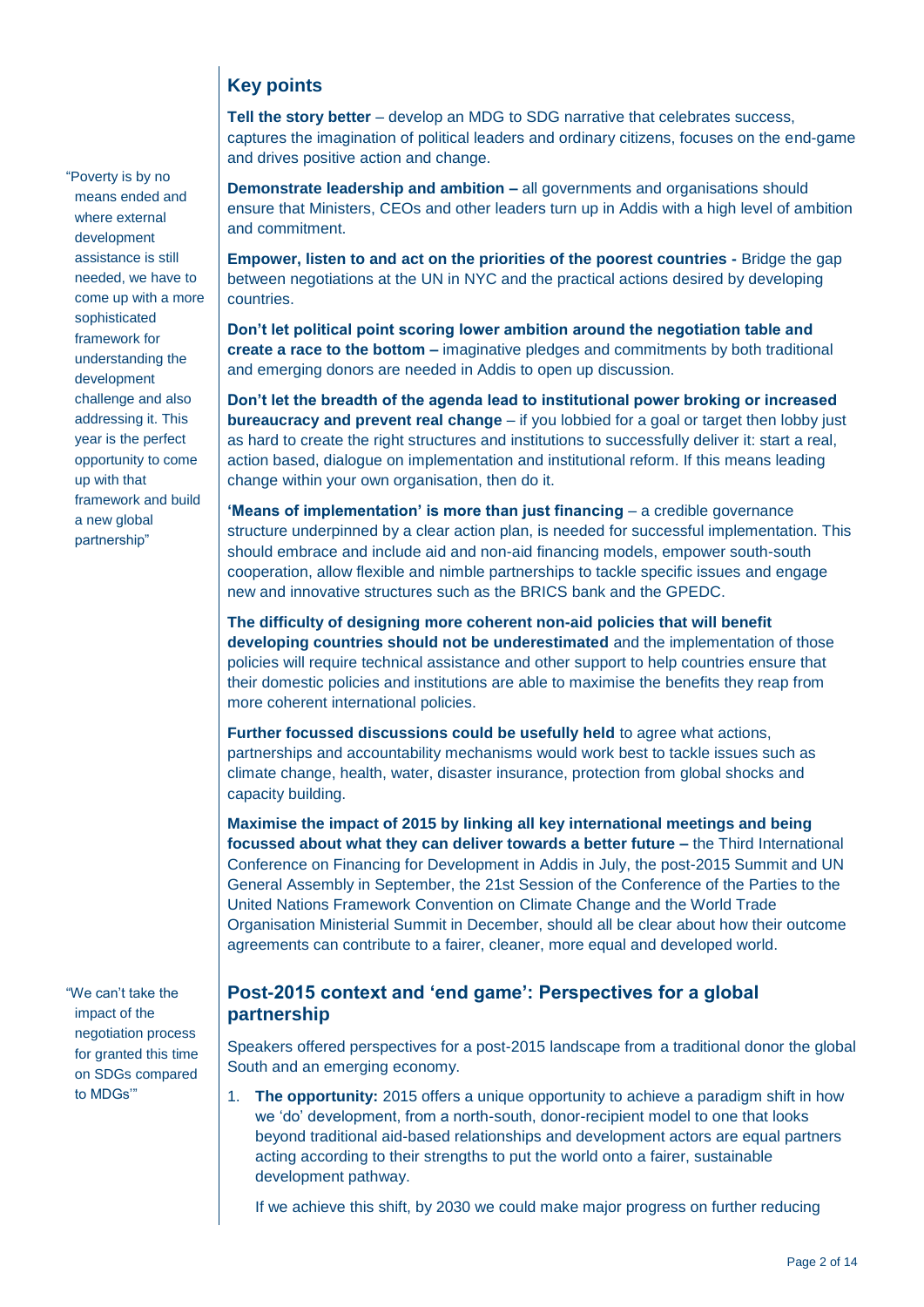extreme poverty and tackling inequality, while also making real strides on tackling the massive issues of climate change and environmental degradation.

2. **The challenge:** we all want to live in that better world – but how achievable is it? Have we truly considered what changes will be required for our institutions to effectively operate and deliver these outcomes? What is needed to move past labels and identities like 'north', 'south', 'MIC', 'donor', 'BRICS' and have a real dialogue about what successful collective action will look and feel like? What is really needed to secure a more democratic, fairer and more diversified international order? How should the DAC operate in this world? Will the DAC still be relevant? What about other institutions of global governance? What would be priorities for UN reform? What is the role of ODA and how can we move beyond aid.

#### **From MDGs to SDGs**

- 3. The world is a very different place to the one in which the MDGs were negotiated. Advances in technology have broken down borders to make the world appear more connected, with discussions around human rights and environmental concerns taking place in an open global online community, abuses more easily exposed and best practice more easily shared and celebrated. However, significant challenges remain – poverty persists, inequality is growing and there is still a lack of adequate protection against global shocks (consider the Asian crisis of 1997 with the global recession of 2008).
- 4. Successful development brings its own challenges: as countries develop and reduce extreme poverty the gap between rich and poor often grows. South Africa is home to 50,000 of the African continent's 70,000 millionaires and yet 1in 4 people there go to bed hungry. The SGDs will need to support Middle Income Countries to balance their growing international role as development assistance providers with the complex political and fiscal challenges they face at home.
- 5. The group noted that the SDGs are different from the MDGs in three significant ways.

Firstly, they are an open process where all UN Member States, as well as civil society and private sector organisations, have the opportunity to say what they should look like. As such the new goals should have greater legitimacy and be 'owned' by the whole international community.

Second, they're very comprehensive in nature. The negotiations have brought two processes and therefore two communities together – a development community that has been steeped in the Millennium Development Goals and is interested in poverty eradication on the one hand and the Rio community motivated by a more sustainable and healthy planet on the other. The challenge is to service these two agenda and come up with a credible, manageable, set of post 2015 goals.

Third and relatedly, the goals are intended to be universal. They are very much about shaping the behaviour of all member states, all citizens and all institutions, to build a sustainable future in which nobody is left behind. We will all need to take a responsibility to deliver them and there will be considerable implications for policy that takes us beyond traditional aid policy.

### **The SDG proposal**

6. The Open Working Group proposal has 17 goals and 169 targets and an as-yet unknown number of indicators. Many discussants worried that we are in danger of creating more bureaucracy and less coherence with an agenda this long and unwieldy. Is there a danger that the international community will agree to a huge agenda that just can't be implemented and will lead to armies of centralised bureaucrats spending years debating indicators and fighting for resources, while at national level developing countries have to make difficult choices about how to prioritise their resources and large parts of the agenda will be ignored.

"Is it just an illogical mess, but no one wants to be the first to say it? It's like the 'Emperor's new clothes' but there are so many clothes we can't even see the Emperor!"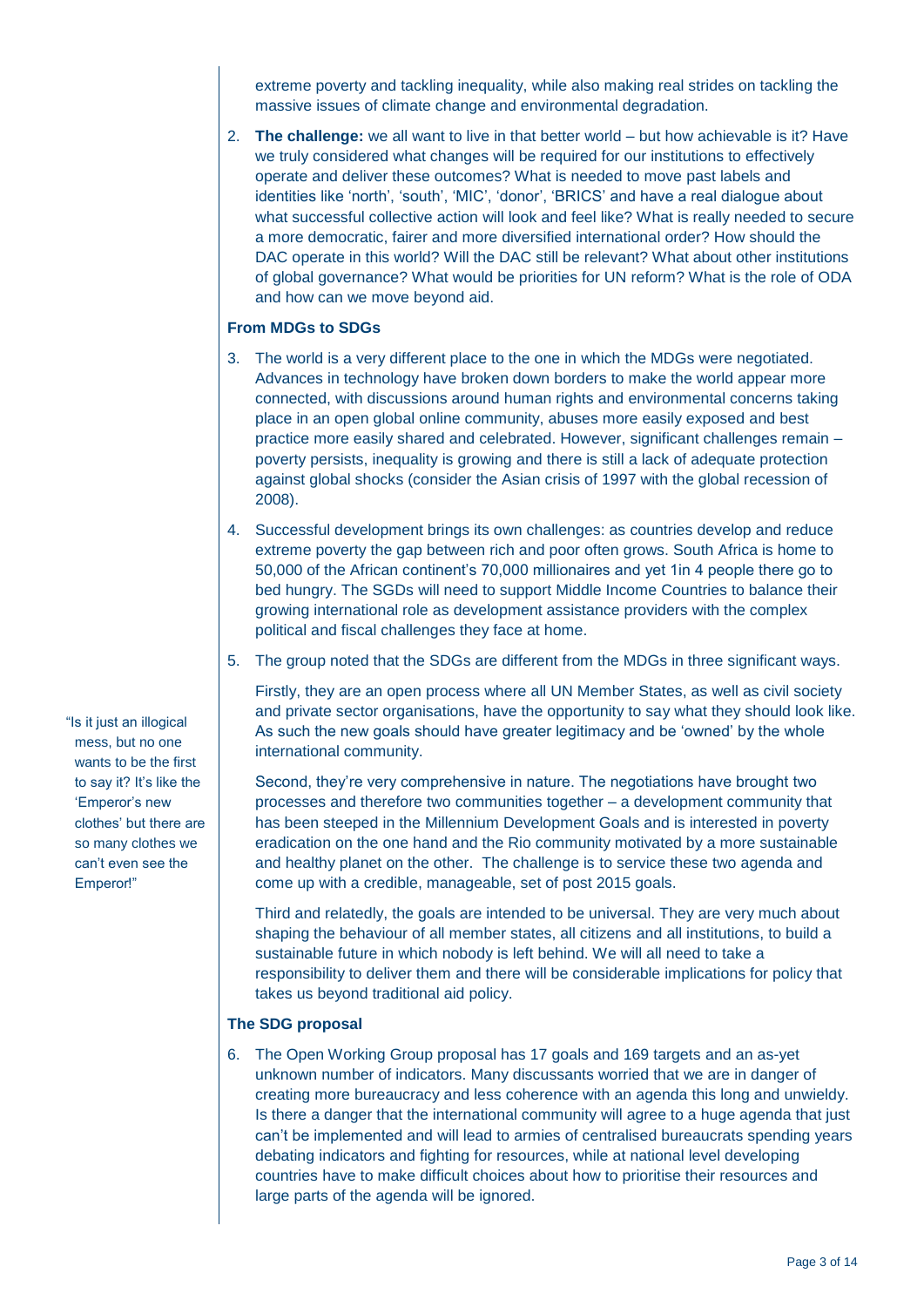- 7. On the other hand, many argued that this level of nuancing and detail was required in order to cater for all needs and that a longer list of goals was an acceptable consequence of a more inclusive process. After all, if you added up all the various objectives and targets of the multilateral agencies, NGOs etc. that exist now you would probably end up with many more than 17/169 and a much less coherent structure. Others pointed out that nuancing is critical if the underlying causes of poverty and issues of inequality are to be addressed.
- 8. All discussants agreed that work was needed to turn the Open Working Group proposal into something that captures the imagination of political leaders and ordinary citizens, in effect, to 'tell the story better'.
- 9. 3 elements were suggested as being vital to ensuring the success of the SDG process:
	- 1. A big idea or vision that inspires and rejuvenates action
	- 2. A credible plan for implementation that is endowed and realistic
	- 3. Political will and leadership.
- 10. At the moment the development community is working hard on the first two elements, building a sense of momentum and planning around the process, but how connected are national governments and politicians to the process? The group agreed that a test of political will and leadership will be whether Finance and Development Ministers turn up in Addis and the level of ambition they bring to the table.
- 11. It was agreed that to achieve successful development outcomes the SDGs will need to offer an attractive prospect to countries at all stages of their development, with the flexibility to meet the different needs of low income countries and fragile states and to tackle inequality in middle income countries (where most of the world's poor reside) and developed countries. This presents real challenges to developing an SGD narrative that appeals to all stakeholders and a monitoring framework with sensible indicators that can track progress against hugely varying baselines.
- 12. Four agendas were seen as potentially framing the SDGs, each with potential and challenges:
	- Universal sounds 'fair' on the face of it, but what does this actually mean in practice for countries and communities? Everything for everybody? Something for some? Nothing for no-one? The notion of being able to fix universal indicators is untenable – for example: the \$1.25 a day per capita income level will probably not buy a bus ride in Bangladesh by 2030 (the target date for SGD goals, targets and indicators to be reached).
	- Transformative opportunity to better tackle the causes of poverty and inequality and develop more robust global goods by encouraging structural changes in economies and seeking to address issues of health and social protection (which were not in the MDGs), as well as the environment and unsustainable technologies.
	- Inclusive SDGs should 'leave no one behind' and should empower citizens and civil society to demand and monitor change, but this will require complex disaggregation of the SDGs and a sophisticated monitoring framework. How can we harness expertise, technology and open data to achieve meaningful measurement of marginalised groups.
	- Integrated incorporating economic, social and environmental factors. But many systemic issues are being negotiated in other platforms (e.g. the WTO is out of the scope of the SDGs and the UN) – and many developing countries feel unable to influence these discussions. The impact of the SDGs is limited by constraints out of development community control – how can we maximise the development impact of trade, if the WTO doesn't have development on its agenda?

"SDGs are about more than aid – they're about Aid++. Finance, partnerships and governance all interrelate"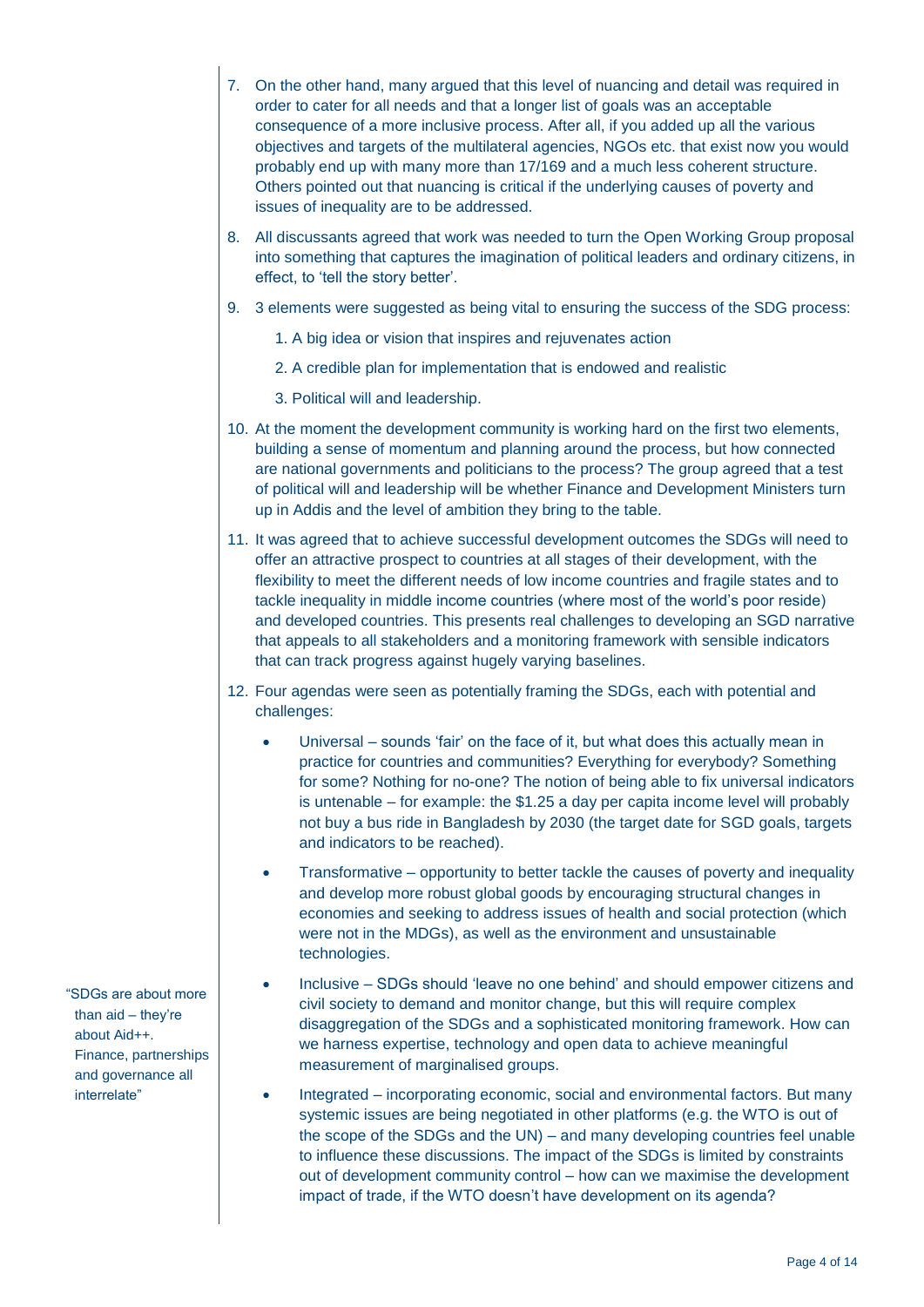#### **Shifting the debate beyond ODA**

- 13. Of the 193 UN Member States, only around 30 countries are still low income countries. These are the economies that will continue to be heavily dependent on ODA to implement the agenda. Conversely there are only around 30 donor countries that have made international commitments to provide more aid. For the remaining 130 or so emerging middle income countries that have achieved higher levels of prosperity, discussions about aid are becoming something of a side show to the real issues that constrain their pursuit of sustainable development. The bottom line is that many countries are looking for the FFD conference to unlock finance from other sources to implement the SDGs and it shouldn't be a discussion just about aid.
- 14. DAC donors provide \$313 billion a year, but the full estimated sum required to implement the SDGs is \$1.9 trillion. Even by looking 'beyond aid', this is an astronomically high figure and the current financing mechanisms focusing on sustainable development fall well short of this.
- 15. Other financing mechanisms now dwarf ODA in terms of volume (indeed a large part of the success of the MDGs was financed through domestic resources rather than aid) but a lot of newly fast growing economies – for example India, Indonesia and the Philippines - are offering surprisingly favourable tax regimes to their richer populations, despite continuing to have large numbers of poor people alongside a booming middle class that could afford some redistributive taxation.
- 16. Despite this, much of the SDG debate still focusses on ODA. Despite an overall increase in aid in recent years, traditional donors' poor performance against the 0.7% aid commitment is resulting in a lack of trust and perceived inequality that is hampering discussion around positive collective action. Recognising this, the UK (which is contributing 0.7% of national income to development) has been encouraging donors to robustly and publicly recommit to the 0.7% target and reverse the decline of ODA to the poorest countries. Without this recommitment there is a danger that the Financing for Development conference in Addis Ababa won't move 'beyond aid' in a meaningful and positive way.

#### **Global governance fit for a changed world**

- 17. The group highlighted that 'means of implementation' is more than just financing for development - governance, or rather the lack of a credible governance structure, was identified as a major obstacle to implementation. With no suitable overarching global governance body currently in place equipped to deal with the diversity and greater inclusion required for the SDGs in comparison to the MDGs, concerns were expressed around whether SDG outcomes could be achieved.
- 18. Having accountability and some kind of governance at a national level is manageable, with each country adopting targets and reporting mechanisms that are appropriate for their context and priorities. However, it still leaves the question as to who will manage global monitoring with an authority that is respected by all.
- 19. There was much discussion around the role and effectiveness of the UN, in particular the fact that what was being decided and discussed in New York bore little relevance to what was actually required and understood at a national level or 'on the ground'. Discussions by African Finance Ministers within the African Union have clearly identified priorities for the coming decades, but often these do not carry through to missions in New York. In particular, the G77 was criticised for failing to advocate the needs of low income countries and blocking attempts to have reasonable discussions about key beyond aid issues such as DRM, the role of south-south cooperation, transparency and mutual accountability. Likewise, the G7 was criticised for failing to deliver a credible track record of leadership and delivery to match their rhetoric on issues like tax and trade.
- 20. Clear and accountable coordination and implementation is also a challenge. With some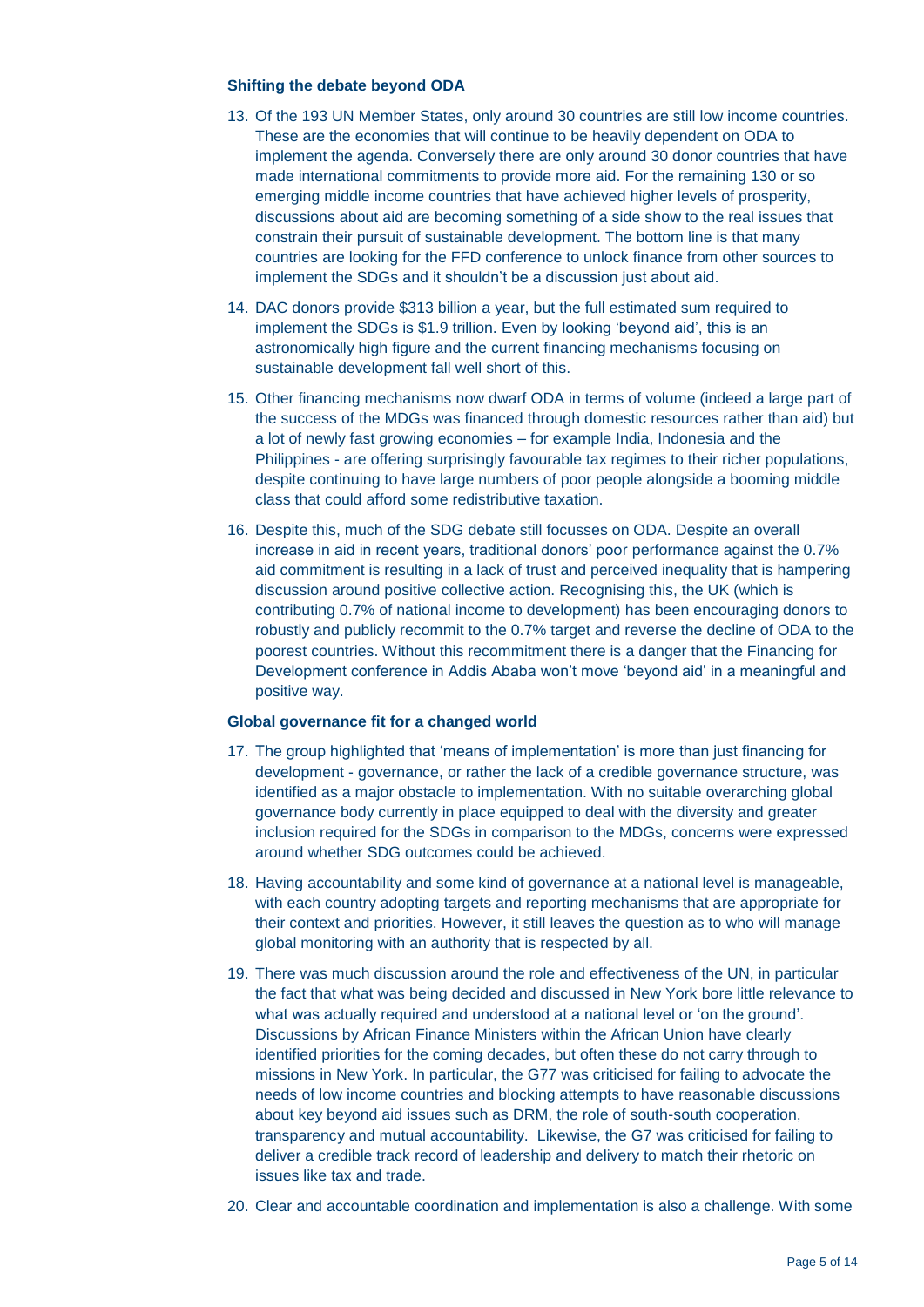35 multilateral development agencies, each having their own sets of priorities based around the previous MDG structure and many having been born in a post-World War II Bretton Woods structure, it was suggested that these and the wider global architecture were out of date and no longer fit for purpose. The significant problem with this is that with less than a year to go before the world wakes up on January  $1<sup>st</sup>$  2016 with their new SDGs in place, there is no time to reform the UN or re-orientate the most powerful and influential multilateral agencies, even if there is (as some doubted) the political will to do so.

21. The G20 was suggested as a fair and more balanced international grouping to politically lead the agenda (to replace the polarization between the exclusive and distrusted G7 and the unrepresentative and politicking G77). The G20 has a focus on economic growth and stability and, with the Development Working Group already working to a 'beyond aid' agenda, could play a greater role in agenda-setting and consensus building. There was interest in this idea, alongside recognition that the G20 is still not considered representational enough and a worry that 'as the new boys get admitted to the club they'll behave just as badly as the old ones'. A 'G193' is needed, with roles, ambition and responsibilities articulated in a positive narrative of collective action.

#### **In an unequal world, what does 'equal partners' really mean in practice?**

- 22. While the concept of a new global partnership that moves beyond the old 'North/South' dichotomy is welcomed in theory, discussions acknowledged that there is significant uncertainty and distrust around how 'equal partnerships' should or could operate in practice. There is a huge difference in wealth and development even between the wide variety of middle income countries, never mind between northern developed countries, low income countries and fragile states. Even if the SDGs achieve everything they aim for, by 2030 low income countries will still be nowhere near as developed as the traditional north.
- 23. As countries get richer and begin to offer aid and technical assistance to poorer countries, they face the same political challenges as traditional donors – how to justify external aid to their citizens when significant poverty challenges remain at home. They are also cautious to ensure that their increased development activity does not let richer countries 'off the hook' – and that ODA commitments are still taken seriously and met by traditional donors.
- 24. While countries like China, India and South Africa cannot commit to a target like 0.7% (arguing that they need their aid resources to tackle domestic development challenges), they do take their role as emerging providers seriously. Common but Differentiated Responsibility (CBDR) is the solution they seek, with some going so far as to suggest it should be the driving principle for a new Global Partnership, with South-South Cooperation promoted as an explicit resource which compliments but does not replace North-South cooperation. Developed countries are sceptical because the principle puts a greater burden – and challenging targets - on them, while BRICS and other Middle Income Countries still lag behind in efforts to be transparent and open about their development assistance, or agree to any targets or commitments.
- 25. Many discussants wished that the debate would move beyond the highly politicized *principle* of CBDR and towards open practical discussions about specifically what 'responsibility' nations would commit to in key areas.
- 26. It was suggested that the reluctance of the global south to frame its contribution to development in terms of commitments and targets is a missed opportunity to position themselves in a leading political and negotiation position. BRICS and other MICs contribute a great deal to international development outcomes – through different forms of development assistance such as loans, south-south cooperation, knowledge sharing and south-south trade agreements - but this contribution is not properly quantified and recognised.

"The North needs to respect the growing diversity of the development model – the South needs to be a partner on easier terms"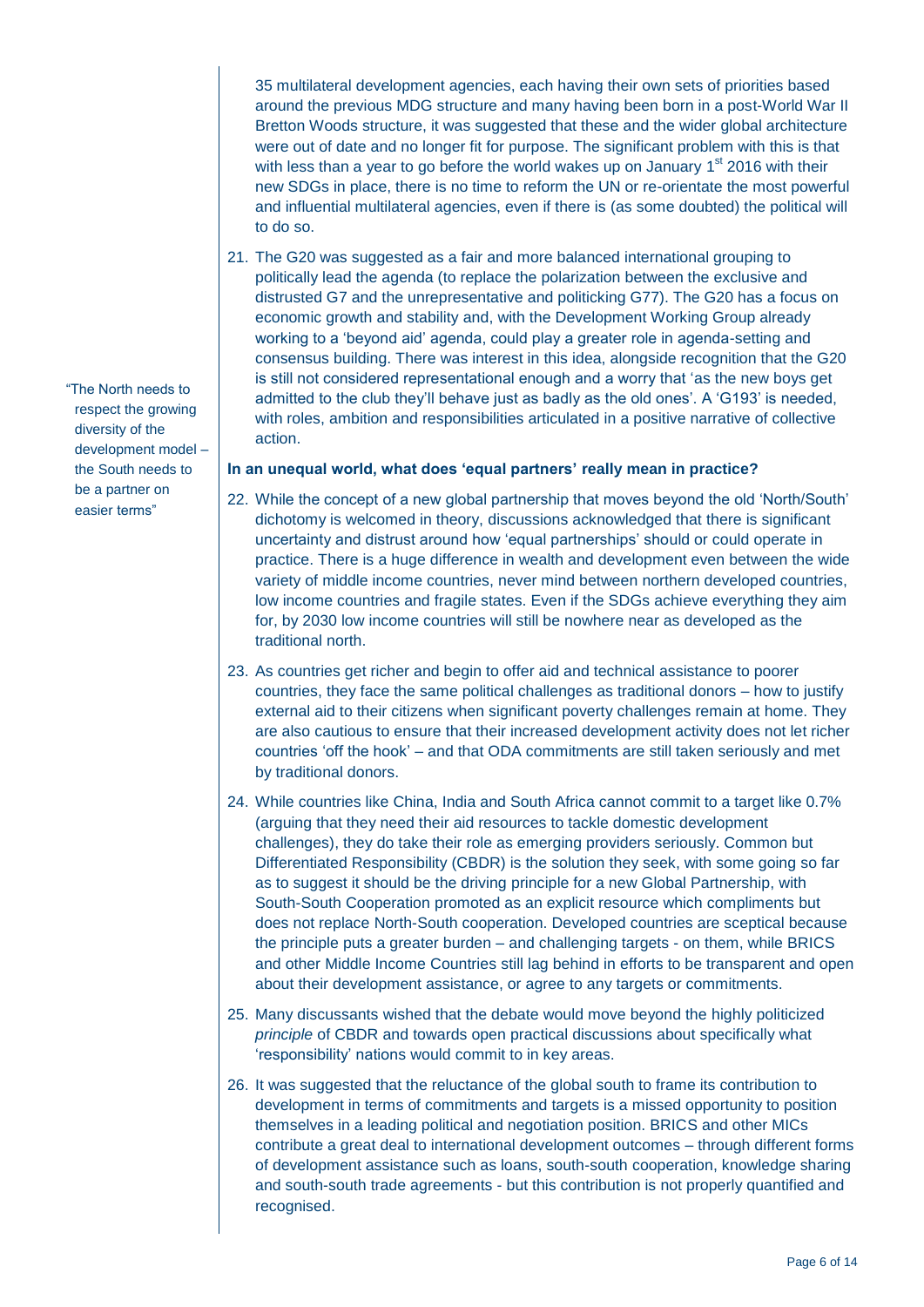|                                                 | 27. In many ways MICs are the embodiment of successful development - countries that are<br>on the way to building the social, political and economic institutions that will lift their<br>country out of poverty for good. They demonstrate, to varying degrees, how<br>improvements and progress can be delivered. Southern providers are already<br>beginning to work together to better monitor and assess and share learning from their<br>south-south cooperation activities. By framing this contribution in terms of ambition and<br>commitments that they design and bring to Addis, the South could gain the moral high<br>ground at the negotiating table and force others to raise their game.                |
|-------------------------------------------------|--------------------------------------------------------------------------------------------------------------------------------------------------------------------------------------------------------------------------------------------------------------------------------------------------------------------------------------------------------------------------------------------------------------------------------------------------------------------------------------------------------------------------------------------------------------------------------------------------------------------------------------------------------------------------------------------------------------------------|
|                                                 | <b>Building fairer, more balanced, institutions</b>                                                                                                                                                                                                                                                                                                                                                                                                                                                                                                                                                                                                                                                                      |
|                                                 | 28. There is a greater desire on the part of many countries and stakeholders to work better<br>together and yet these long-standing vested interests in cumbersome institutions and<br>continuing imbalances of power act as real and perceived barriers to meaningful<br>change.                                                                                                                                                                                                                                                                                                                                                                                                                                        |
|                                                 | 29. It is therefore hardly surprising that emerging economies, as they lift themselves out of<br>a status of dependency, start to question and challenge the status quo. We have a<br>more assertive 'South' and confident Africa, as well as China, India, Brazil and the<br>MINT countries (Mexico, Indonesia, Nigeria and Turkey) creating more wealth and<br>middle classes keen to consume, demand decent health care, education and hold their<br>governments to account.                                                                                                                                                                                                                                          |
|                                                 | 30. China's rise to global prominence in the last 15 years has had a huge impact,<br>challenging the hegemony of the traditional donor and financing mechanisms of Europe<br>and the US, through positive competition offered by new institutions and practices.<br>Without China's success against MDG1, global performance would be nowhere near as<br>strong. China and the other BRICS are committed to delivering development financing<br>and technical assistance on a genuine basis of equal partnership with their less<br>developed southern nations.                                                                                                                                                          |
|                                                 | 31. Participants described how the BRICS felt compelled to create their own development<br>bank in light of their lack of voice in the World Bank and other IFIs and the reluctance of<br>those IFIs to change or reform and the BRICS's genuine belief that injecting<br>competition into international development finance institutions would be healthy.                                                                                                                                                                                                                                                                                                                                                              |
|                                                 | 32. Accordingly the BRICS Bank was created to deliver flexible, innovative, development<br>financing based on sound banking principles and to bring a different approach into the<br>IFI market. The bank will deliver economic growth and infrastructure focussed<br>development finance and has a democratic and flexible governance structure which is<br>orientated towards the needs and capacity of its clients. It is hoped that offering<br>development finance through a different model the BRICS bank will stimulate inclusive<br>competition and drive traditional IFIs to reform and improve. The intention is not to<br>challenge IFIs but to create helpful competition that would raise everyone's game. |
| Growth is not a proxy<br>for poverty reduction" | <b>Policy Coherence for Development at National Level - Case Studies</b>                                                                                                                                                                                                                                                                                                                                                                                                                                                                                                                                                                                                                                                 |
|                                                 | Understanding the impact of non-aid policies on the developing world                                                                                                                                                                                                                                                                                                                                                                                                                                                                                                                                                                                                                                                     |
|                                                 | 33. The Netherlands government structure has sought to institutionalise policy coherence<br>for development through the creation of a Minister responsible for Foreign Trade and<br>Development Cooperation. This joint brief places development issues alongside trade<br>and at the heart of government. This enables development officials to influence wider<br>policies with an impact on developing countries and work across government to<br>develop 'win-win' policies.                                                                                                                                                                                                                                         |
|                                                 | 34. Having said that, the trade-offs between non-aid policies and their development impact<br>is very difficult to quantify. In an attempt to better understand the impact of Dutch non-<br>aid policies on the developing world, the Ministry of Foreign Affairs conducted pilot<br>studies in Ghana and Bangladesh.                                                                                                                                                                                                                                                                                                                                                                                                    |

"Growth is not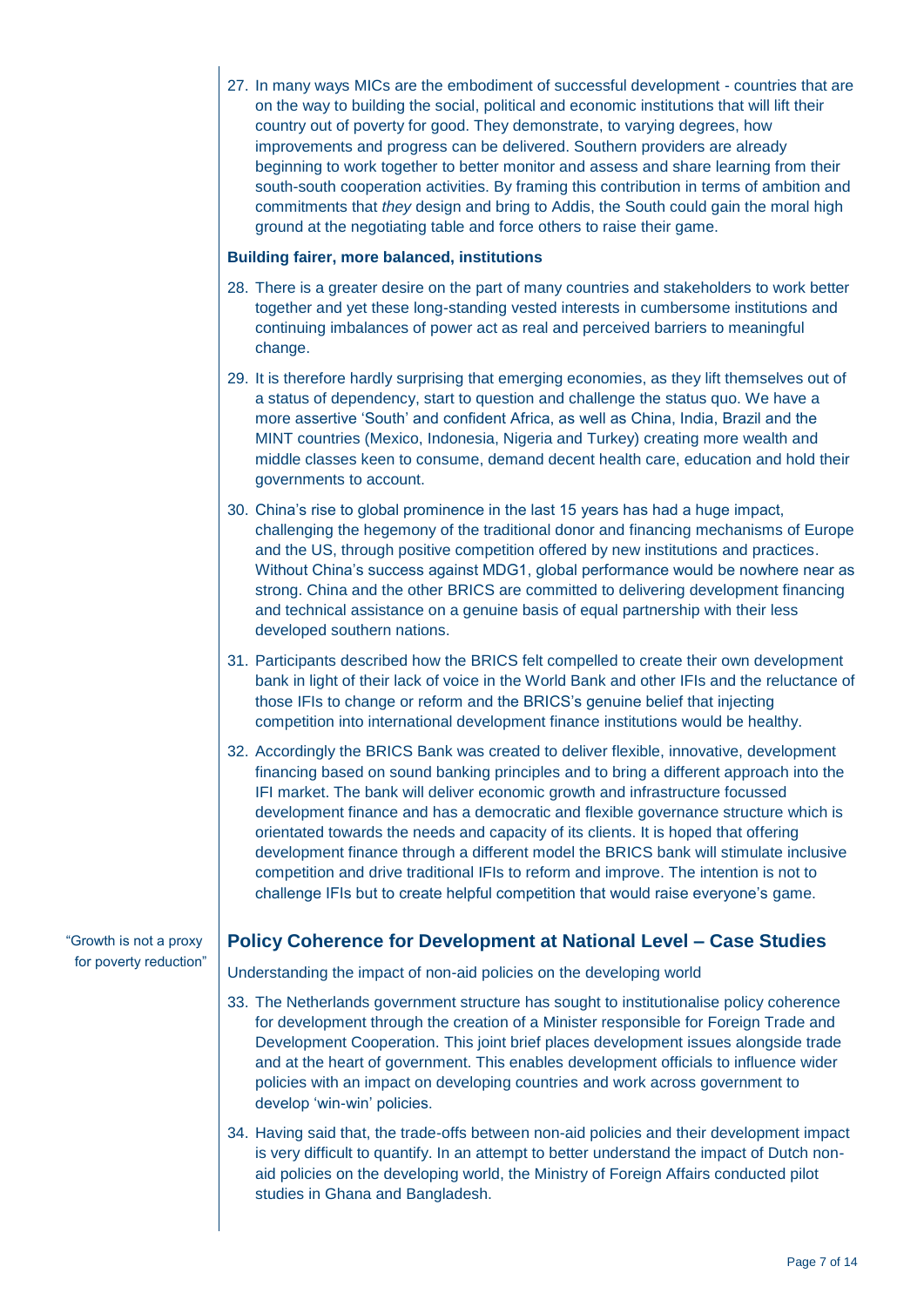#### 35. These pilots found that:

- a) Aid, trade and migration policies appeared to have the most impact, while the effects of a tax treaty to prevent double taxation and tax evasion appeared only marginally positive.
- b) However the assessment of the impact of developed country policies is highly complex, raising many methodological questions and involving the construction of complex result chains that contain inherent uncertainty about the precise role of those policies in development outcomes;
- c) It is therefore very difficult to establish plausible linkages or causality between policy coherence efforts and outputs and development outcomes in developing countries.
- 36. The policy and capacity environment in developing countries is highly influential in determining the readiness of that country to reap any benefits from attempts to make non-aid policies more coherent.
- 37. This means that PCD must start from a partner country's point of view. First, this allows policy makers in developed countries to test their assumptions on PCD against the views of those at the receiving end. Secondly, actors in the partner country, be it in government, civil society or donor embassies, are in a better position to assess the local implications of (new) EU/Dutch policies and the interaction with domestic policies than policy makers in Europe or elsewhere from a distance.
- 38. PCD impact is therefore highly context-and-country-specific. There is no and can be no - one-size-fits-all recipe to promoting PCD since policies adopted by developing countries' governments themselves are likely to have a dominant influence on the impact that developed country policies may have within those countries and over time.
- 39. This presents a challenge for Addis. While it is widely accepted and welcome that PCD should be a principle and key mechanism to implement the SDG agenda, advocating PCD in general, abstract terms does not begin to address the complex and difficult policy challenges and dilemmas of PCD in practice. PCD is also seen as the responsibility of OECD countries, which means that developing nations may not be ready to ensure that their own policies and capacity are able to maximise the benefits they reap from more coherent international policies.

#### **Scrutiny and Empowerment: the role of Parliaments**

- 40. The International Development Committee of the UK Parliament recently conducted an inquiry into the Future of UK Development Cooperation: Beyond Aid. The inquiry found that:
	- Having a free-standing and Cabinet-level Department for International Development ensured that international development priorities are at the heart of government and is an approach that works well for the UK.
	- Aid is and will remain essential but as the focus of development financing moves beyond aid, policy coherence for development must be at the heart of the approach. This means working across Government departments and with global partners in the multilateral system, to maximise the impact on development of all policies and actions.
	- Overcoming shared global problems and delivering global public goods will need global institutions which are reformed, fit for purpose and that meet the needs of emerging powers as much as developed countries.
	- Donor agencies will require a flexible and highly skilled and influential workforce to lobby for international reforms and to manage trade-offs between domestic and international priorities, as well as trade-offs between spending on poverty reduction and on global public goods.
- 41. This need for greater coherence also has implications beyond government, to

"If governance matters, parliaments need to be involved"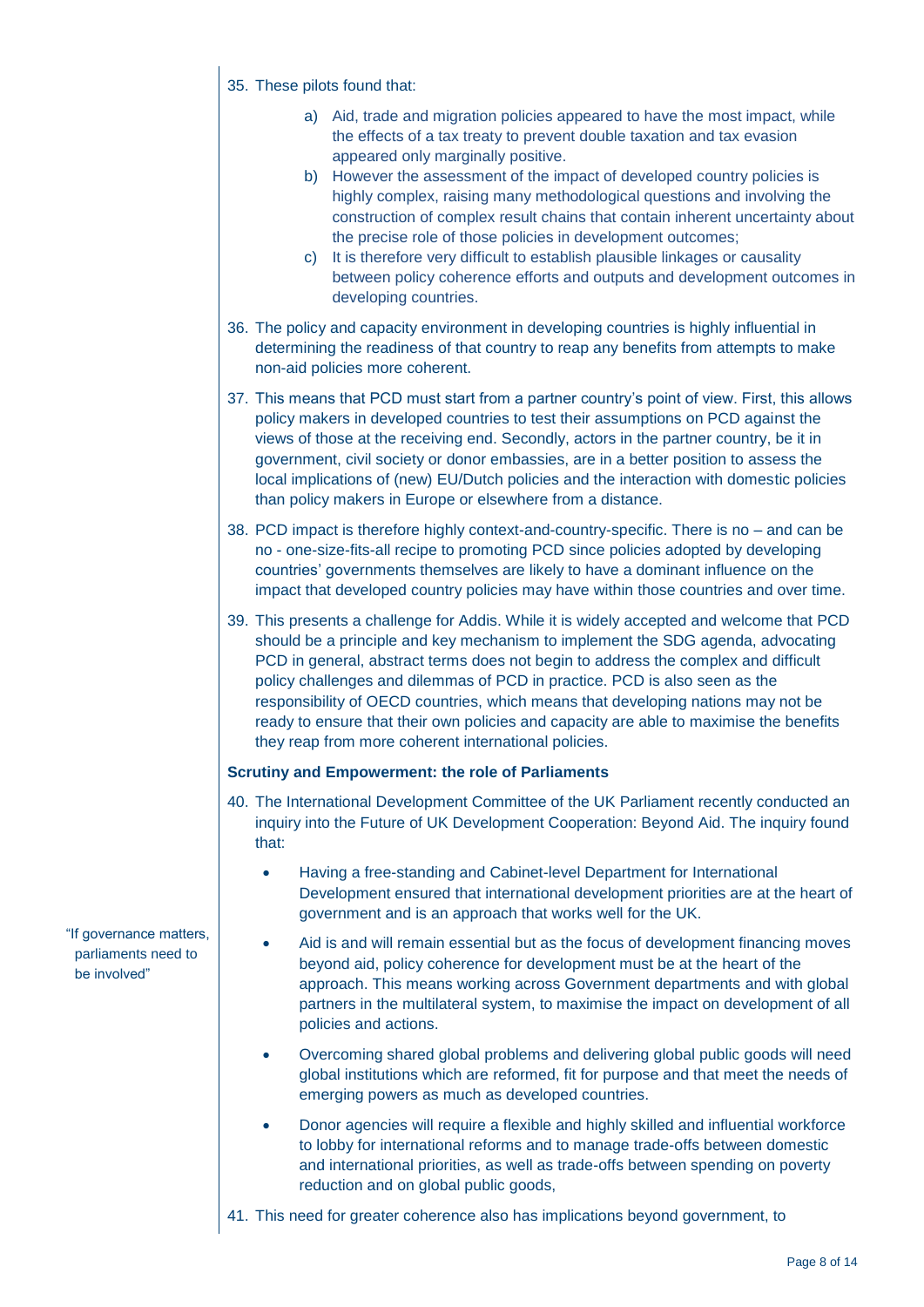parliaments, local governments, civil society and the private sector.

- 42. Parliaments are vital to effective governance and implementation, by making governments accountable to citizens and scrutinizing budgets and policy impact. International development cooperation, through small projects and technical assistance, could do a lot more to support parliamentarians to undertake this role more effectively, by targeting support for parliaments in line with development activity. For example, if implementing health reform in Sierra Leone, support the Health Committee of the Parliament of Sierra Leone to support and scrutinise those reforms domestically.
- 43. Participants agreed that further discussions focussed on developing country priorities for more coherent non-aid policies, alongside ways in which technical assistance and other support could help those countries maximise the domestic impact of more coherent policies (such as by supporting policy reform and parliamentary scrutiny at national level) could be helpful.

### **Financing Instruments and Mechanisms**

#### Innovative Finance (IF)

- 44. Even though innovative finance currently accounts for spending which is small in comparison with total ODA, it is very much a live subject area and one that will gain increasing prominence in the search for resourcing 'beyond aid'. Done well IF can deliver more sustainable results and is a win-win mechanism that serves the interests of both developing and developed countries. Many ideas have been discussed for many years, so there is an urgent need to understand why the use of IF remains slow.
- 45. Effective Innovative Finance needs to be transparent, accountable, predictable and efficient (which would require not least sufficient local capacity, particularly if Innovative Finance were to further fragment the channels of delivery). Innovative Finance should be carefully evaluated with the 'Leading Group' seeing itself also as a 'Learning Group'. Innovations could be classified as between Sources of finance; Management and Governance; and Application/Delivery.

#### 46. Sources:

- a) Incentivising commercial flows, especially for economically viable investments. The commercial flows in question could increasingly come from the local private sector as well as from international investors. Donor agencies needed to understand better how the private sector functions and should avoid interventions that undercut markets. This has implications for the choice of instruments.
- b) Promoting insurance mechanisms
- c) Tapping the diaspora through diaspora bonds
- d) Tapping the large Foreign Exchange and Sovereign Wealth Funds, which were looking for returns above the very low levels available on typical money-market instruments, but at levels well below the private bond market. (Chinese co-financing of IADB, AFDB and IFC was a good example of this in practice.)
- e) Hypothecated taxes. Although Ministries of Finance were normally set against hypothecation, there were examples at national level, such as the AIDS levy in Zimbabwe. There was scope, at least in theory, to trial very low-rate taxes on very large volume transactions, as with the FTT proposal, or a tax on currency transactions, e-commerce or internet access. However, the reasons for the lack of progress to date on such proposals (including both perceived competitive disadvantage and the issue of hypothecation) needed to be taken seriously. Equally, there were good grounds for more taxation of national or global 'bads', such as carbon emissions or tobacco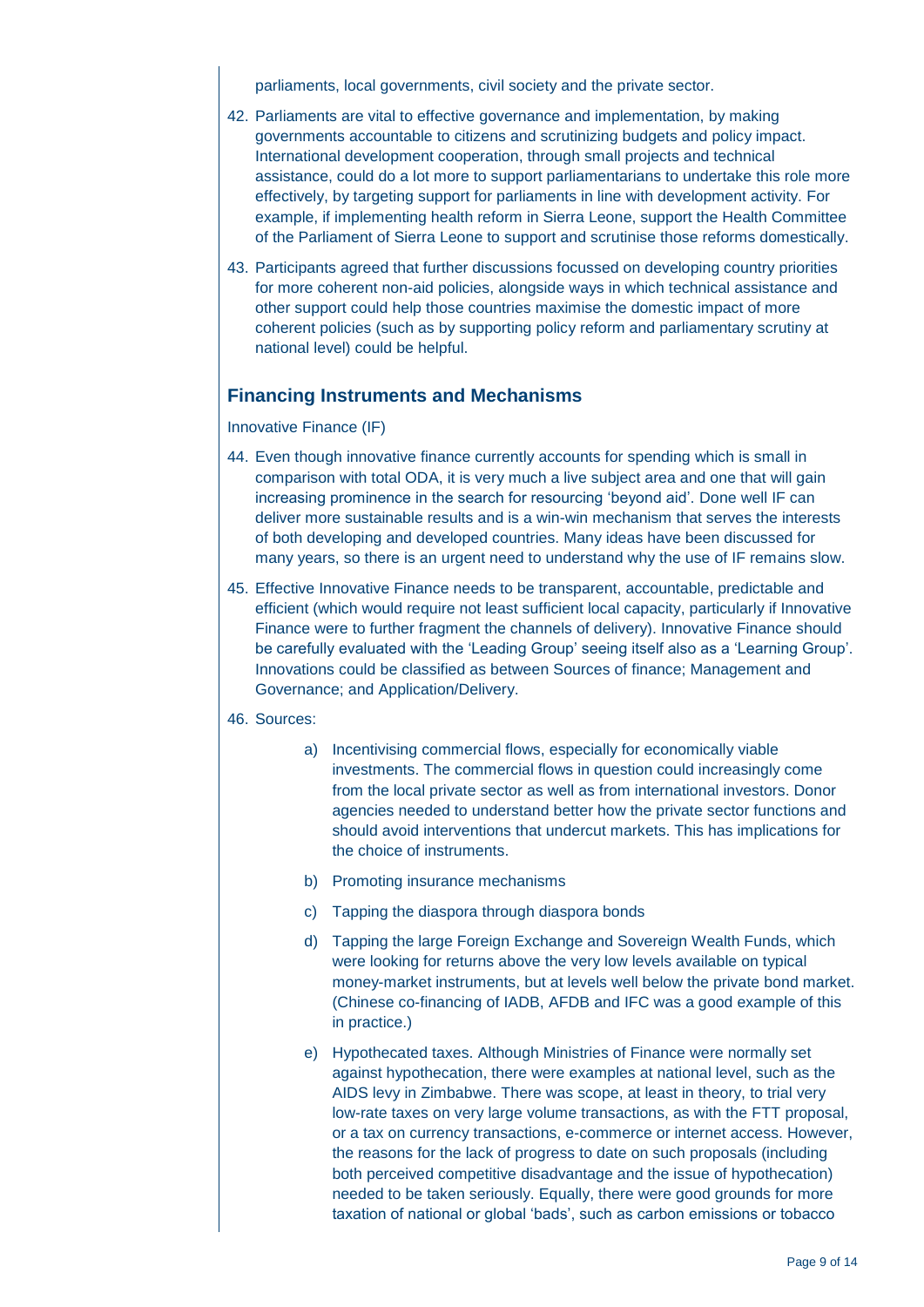consumption.

- f) A significant opportunity now existed, as a result of the sharp decline in fossil fuel prices, to cut fossil fuel subsidies and reallocate these funds to more productive use. The sums of money involved were potentially very large.
- g) Encouraging parts of government concerned with international issues (eg security, environment, health) to do more to improve conditions abroad with a view to safeguarding national interests.
- h) A crowd-funding approach to mobilising private funding for popular objectives.
- i) Encouraging greater contributions by High Net Worth Individuals (in all countries).
- j) Neither group had discussed Social Impact Bonds or development Impact Bonds. SDR issues had been mentioned only in passing.
- 47. Management and Governance:
	- a) More effective partnerships with the private sector (this did not imply Public Private Partnerships in the usual sense of contracting the private sector to deliver public services, the experience of which was considered not particularly encouraging.)
	- b) Greater South-South cooperation, as manifest in the recent establishment of the New Development Bank, Asian International Infrastructure Bank etc.
	- c) Anticipatory funding of foreseeable humanitarian situations, which was likely to be much more effective than reacting after the event (eg in relation to the impact of drought on agriculture).

#### 48. Application/Delivery

- a) The present concentration of Innovative Finance on climate change and on health was noted. Interest was shown in attempting similar progress in other sectors, such as education – for example, funding of programmes designed to encourage girls to stay in secondary education.
- b) Results-based aid, where there was now a greater body of experience to evaluate.
- c) Social protection.
- d) Better integration of a possibly growing number of 'vertical' funds.
- e) More use of remittances for community development, while respecting their private-private nature (experiments in taxation were not considered to have been a model to follow, but incentive systems [Mexico] might be worth more attention).

#### **Tax**

- 49. With many countries having achieved MDG targets through domestic resources and countries such as China and India fuelling their own economic growth, tax revenue has to be seen as a major financing instrument for sustainable development. Some suggested a target of 20 per cent of a country's GDP as sufficient to fund achievement of the SDGs, which is achievable for many HICs and MICs but problematic for LICs.
- 50. Generating domestic revenue has several obstacles in developing countries the informal economy makes it difficult to track income, plus actually building an effective tax revenue system is beyond the capacity for many. If coupled with an inherent mistrust of the state structure and governance there is a general reluctance on the part of a population to commit their hard earned income to the stewardship of the state. If they cannot see tangible improvements in health provision, education and social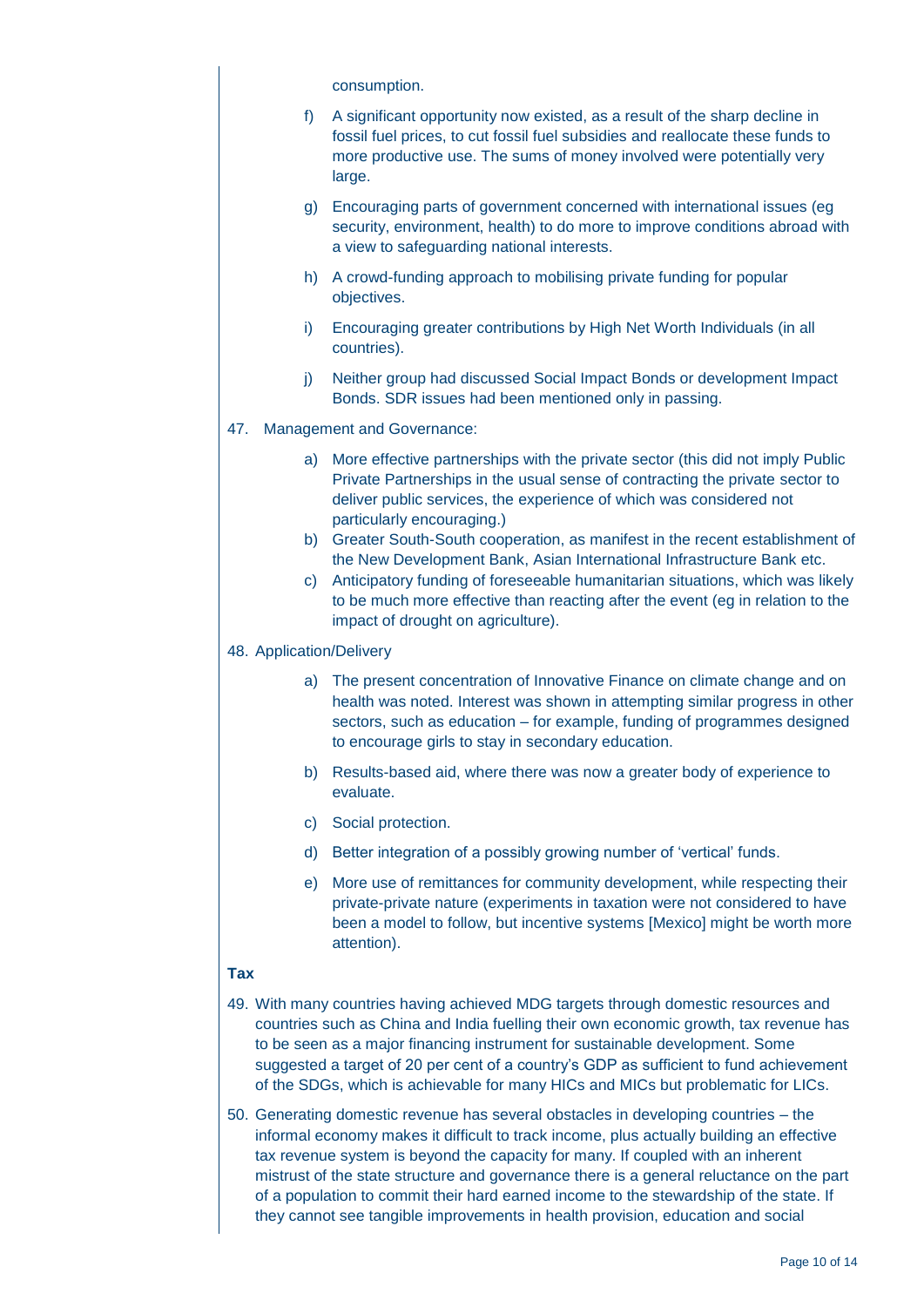protection, there is no incentive for them to bring themselves out of the informal economy.

- 51. In looking through the 'beyond aid' lens, one of the major contributions ODA has made is to provide aid and technical assistance to build capacity within countries to construct a tax infrastructure that can collect revenue, not just from household income, but also via trade, investment and consumption.
- 52. Four main areas of concern were identified:
	- a) Targeting Agreeing a universal target for domestic resource mobilisation, for example, 20% of GDP or, preferably, individual and achievable national targets determined through a consultative process and linked to indigenous economic growth.
	- b) Accountability Targets should be linked to development spending especially for poverty eradication, but this could only be guaranteed if there was sufficient transparency and accountability.
	- c) There is also a need for governments to communicate better the use of tax revenues, providing greater accountability to their populations and thereby providing a greater incentive to pay taxes. There are examples of wellcoordinated communications (e.g. 'your taxes built this school') driving up tax compliance among citizens and local businesses. Local and regional governments can play a role in bringing spending and accountability closer to citizens and
	- d) Capacity Building DRM merits increased ODA for capacity building, for example:
		- 1. longer-term institution building (revenue authorities)
		- 2. Shorter-term technical assistance: tax advisers, treaty formulation (opportunities for South-South cooperation)
	- e) International Tax Issues
		- 1. Reduce discrepancies between the location of economic activity and the profits base
		- 2. Consider global taxation systems (e.g. overflight tariffs)
		- 3. Consider mechanisms to enhance global tax transparency

### **Trade**

- 53. Trade delivers real growth and contributes to poverty reduction in ways that go beyond the money. It impacts on other areas such as health, gender, labour, energy production, inward investment and taxation/tax incentives to name a few. Providing an enabling environment for local private sector development is also important and links with raising domestic resources, as well as impacting on poverty. It must be remembered that the private sector is not all about transnationals – a mother setting up a local tailoring business in a small village with one sewing machine is also part of the local private sector landscape.
- 54. Trade has direct links and relevance with the SDGs and coherence, specifically Goals 2 (Agriculture), 8 (Employment), 9 (Industrialisation and Innovation) and 12 (Consumption and Production) but with links to many of the others. There are further discussions required as to how trade can align with the more environmentally oriented Goals, as some of the incentives associated with trade are perceived as being in conflict with environmental sustainability.
- 55. Investment, migration and better understanding of how poor countries can access global value chains are also key and sometimes overlooked. It is critical that trade must not be lost within the SDGs as it influences many of the other priorities such as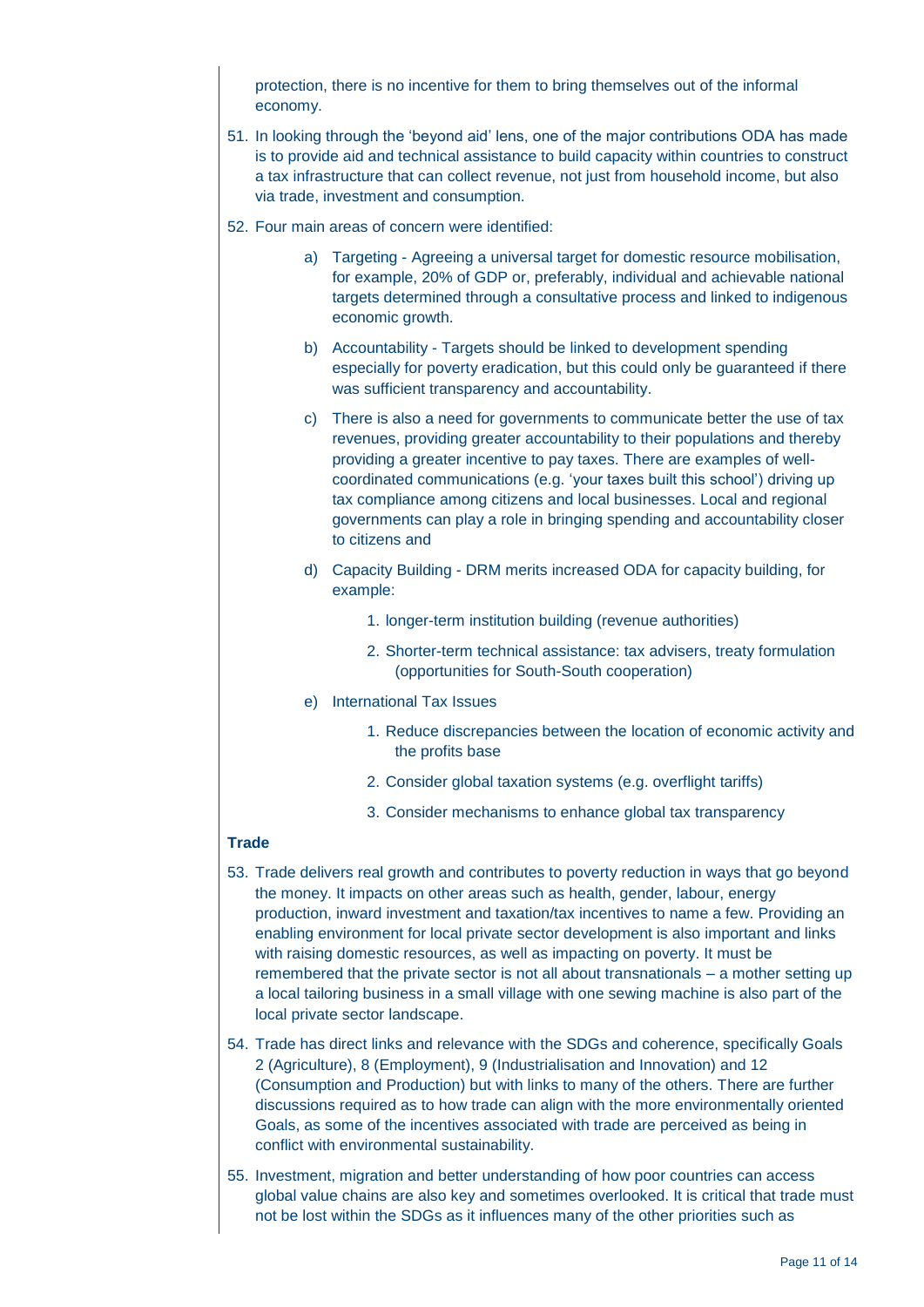knowledge transfer, agriculture, fisheries and TRIPs.

56. A key aspect of bringing trade further into the SDG discussions would be to strengthen the approach of Financing for Development towards trade and its impact in fostering economic growth. By setting the FFD as a prerequisite for the other high level meetings during 2015 (such as the WTO Ministerial in December), this would then provide an opportunity for the trade discussion to be squarely a trade-for-development discussion. Addis should highlight the significance of trade as a driver of development and start to build momentum and demands for progress at the WTO Ministerial summit later in the year.

### **True global governance: Changing to deliver**

- 57. Participants heard from OECD, the UN Economic Commission for Africa and the UN Foundation and debated how international organisations should plan and adapt for what comes out of the post-2015 process.
- 58. While significant development challenges still remain, the MDGs have nevertheless been effective. Ban-Ki Moon has described them as 'the greatest anti-poverty push in history'. Since the millennium, extreme poverty and child mortality have halved, maternal mortality rates have dropped by 45% and antiretroviral therapy for HIVinfected people has saved 6.6 million lives. We should celebrate this more and use these successes as a springboard to galvanise and focus our ambitions for the future.
- 59. One of the first actions of international institutions, governments, civil society and other development actors should be to ensure that the SDG outcome is not 'just another UN resolution' which will be passed and then everyone will go back to business as usual. There is still time to ensure that the creation of the SDGs articulates a higher level of ambition than this. The MDGs showed that the international community can come together to set an ambitious and positive agenda for change and then work together to deliver that – we now need to build on this, raise the bar even higher and work better together to build the future we want.
- 60. But as mentioned previously global institutions, structures and alliances are dated and routed in government-centred dialogues:
	- The UN is strong, but the need to achieve full consensus can dilute ambition
	- "UN" means a lot of different things: Member States, Missions, Agencies, Programmes etc
	- The G77 block reflects a New-York dynamic with tactics based in UN power broking, rather than reflecting the needs and experiences of developing countries
	- The G20 is growing in credibility and importance, but it can struggle to reach consensus and has limited power to implement
	- The World Bank and IMF have governance structures that cannot easily adapt to evolving world dynamics
	- The OECD houses strong knowledge and experience, but represents a declining proportion of development finance and can perpetuate the North-South dichotomy.
- 61. The UN is widely agreed to be the best custodian of global public goods, with the ability to declare political intent, drive policy, set norms and influence behaviour towards those norms. The UN Secretary General is seeking views from across the UN on how it can adapt to ensure it is fit to deliver the emerging SDG agenda. However, development is no longer the preserve of the UN – new large non-governmental actors like the Gates Foundation have changed that dynamic forever.
- 62. The role of regions to drive and track progress in the post-2015 world will be also vital, using national experience to build and share best practice across regions and then

"Interdependence creates renewed rationale for cooperation"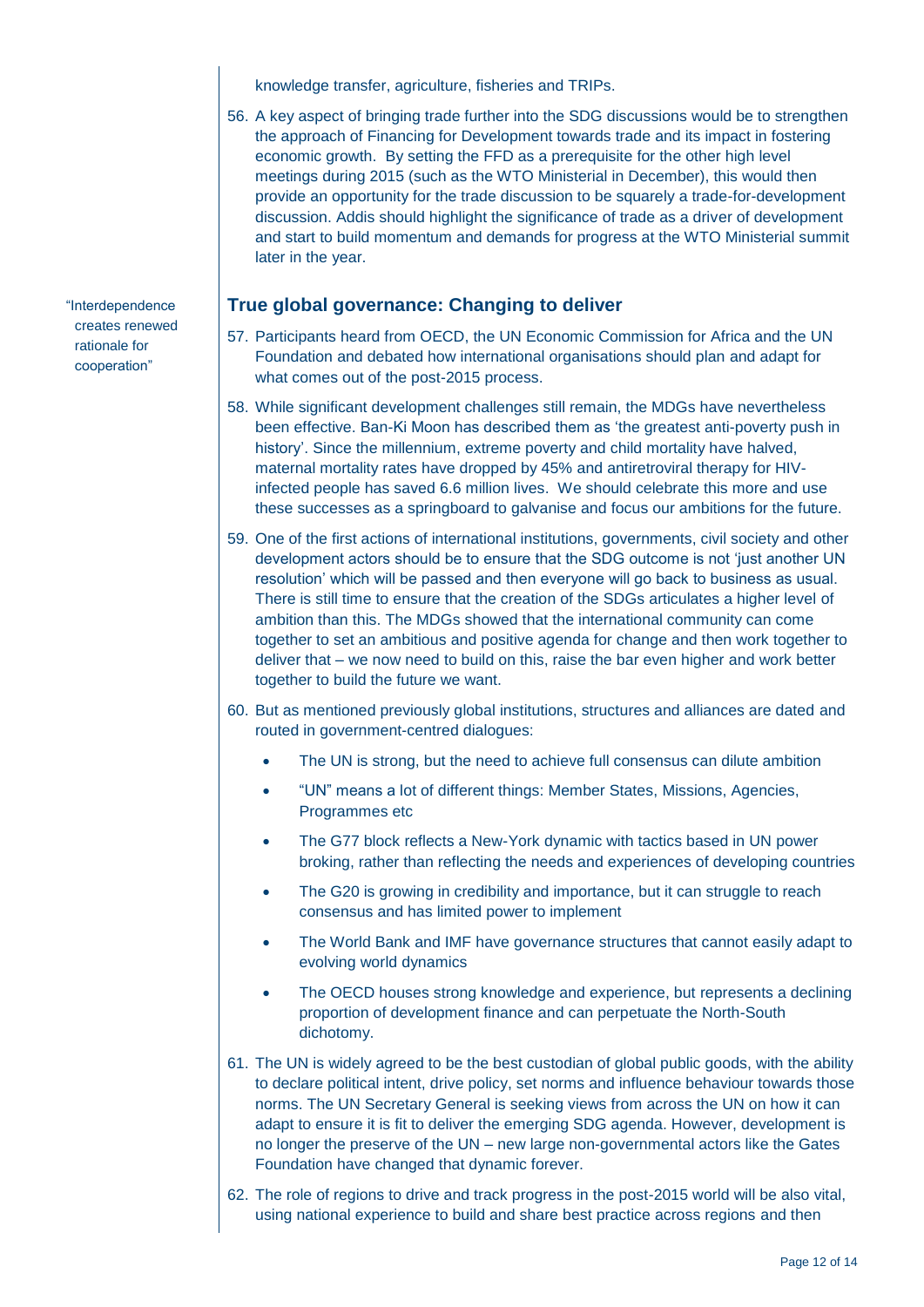using regional platforms to drive global change. However the rise of regional groupings and non-state actors further complicates decision making, mandate and delivery through an institution that is ultimately member driven.

- 63. Another welcome development is the growing confidence, experience and voice of the global south, with regions sharing learning and working together to tackle regional challenges. However the voice of the global south is not being heard enough in New York – this will need to be rectified as discussions continue, with developing countries' capacity to engage nurtured and their voice strengthened through innovative negotiation structures such as the SDG troika system.
- 64. The international response to Ebola was a stark example of how cumbersome international institutions can be slow to react and difficult to mobilise. In contrast, NGOs proved themselves to be ahead of the curve in identifying the problem and nimble and adaptable in coordinating a response. Post-2015 implementation will need to be through institutions and partnerships that properly engage and learn from civil society and the private sector approaches.
- 65. New institutions like the BRICS Bank and the GPEDC are examples of new alliances and partnerships that are trying to reflect current global dynamics and give more choice and a stronger voice to developing countries. They offer healthy competition and alternative approaches that are more democratic and flexible than traditional structures. They are new and experimental in many ways, so can feel unruly and difficult to navigate, but they are probably more reflective of the reality of what post-2015 'means of implementation' will look like in practice – a complex mix of institutions, alliances and partnerships formed around issues and action.

### **Conclusion**

- 66. The SDGs are very different from the MDGs; they are universal, cover a broad set of issues wider than human development and will be implemented in an increasingly complex world. They are very much about shaping the behaviour of all member states, all citizens and all institutions, to build a sustainable future in which nobody is left behind. We will all need to take a responsibility to deliver them and there will be considerable implications for implementation that takes us beyond traditional aid policy, structures and governance.
- 67. The SDGs will need a narrative that is attractive to countries at all stages of their development, with the flexibility to meet the different needs of low income countries and fragile states *and* to tackle inequality in middle income countries and developed countries. So we need to **tell the story better** - develop an MDG to SDG narrative that celebrates success, captures the imagination of political leaders and ordinary citizens, focuses on the end-game, creates ownership and drives positive action and change. This narrative can help governments and organisations to **ensure that Ministers, CEOs and other leaders turn up in Addis demonstrating a high level of ambition and commitment.**
- 68. The SDGs will also need to **empower and act on the priorities of the poorest countries.** The gap between negotiations at the UN in NYC and the practical actions desired by developing countries needs to be bridged. **The difficulty of designing more coherent non-aid policies that will benefit developing countries should not be underestimated** and the implementation of those policies will require technical assistance and other support to help countries ensure that their own policies and institutions are able to maximise the benefits they reap from more coherent international policies. **Further focussed discussions could be usefully held to agree what actions, partnerships and accountability mechanisms would work best to tackle issues such as climate change, health, water, disaster insurance, protection from global shocks and capacity building.**
- 69. Post-2015 implementation will have to adapt to using different structures to address